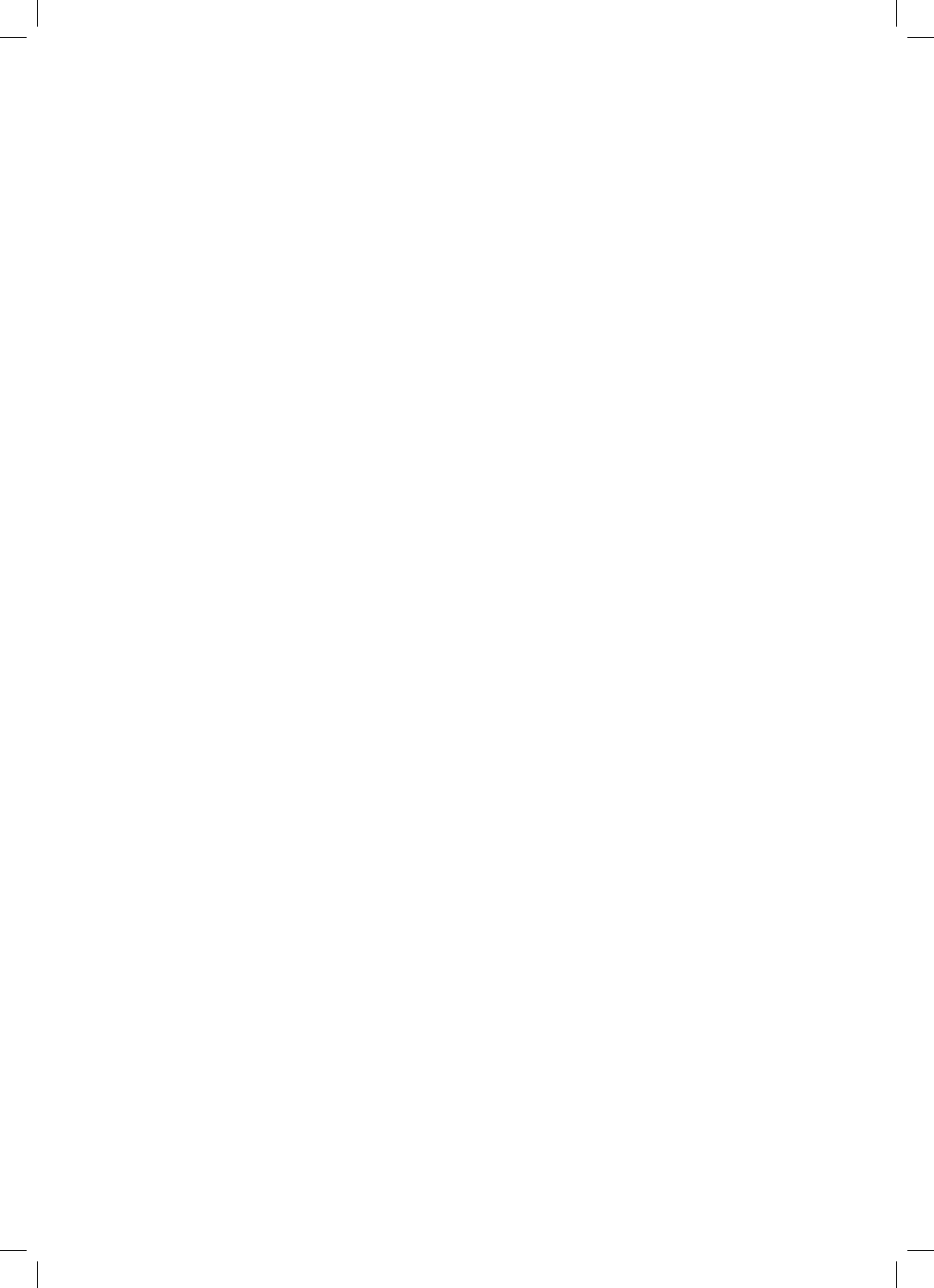# **CRISIS IN LA CRISE THE PRISONS: DES PRISONS A SHARED RESPONSIBILITY PASIBILI I T**

100 recommendations for protecting the rights of prisoners

**Executive summary**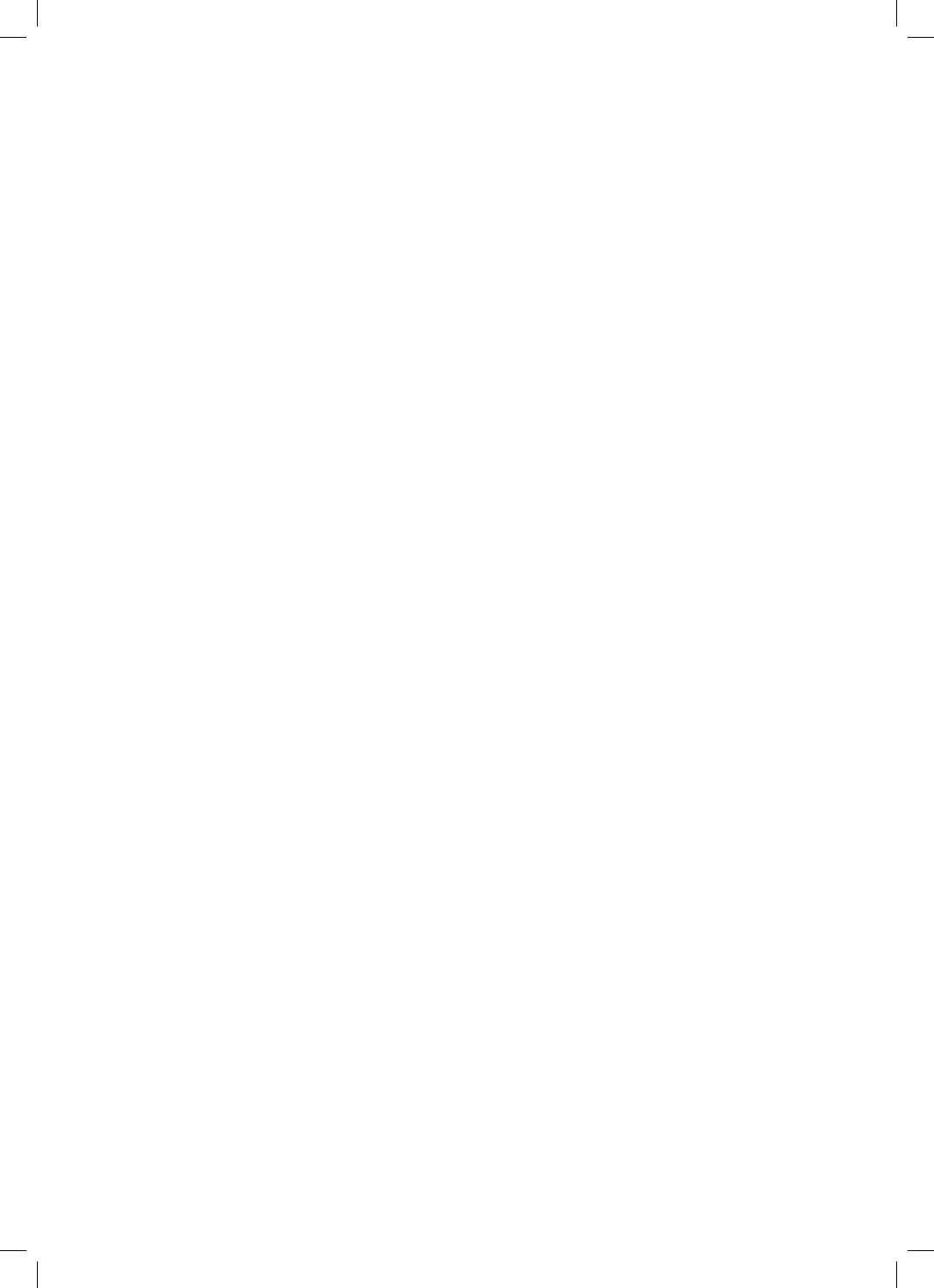## **1/ CONTEXT AND METHODOLOGY**

In fulfilment of the council's mandate and prerogatives assigned to the National Human Rights Council (Conseil national des droits de l'Homme - CNDH) by virtue of the Dahir (Royal Decree) of 1 March 2011, which include visits to places of detention, this being regarded as one of the principal mechanisms for strengthening the monitoring of the conditions in prisons and the protection of the rights of prisoners (Article 11(1) of the Dahir);

And as part of the process of monitoring the conditions in prisons and the situation of prisoners on the basis of the report produced by the former Advisory Council on Human Rights (Conseil consultatif des droits de l'Homme) in 2004 (updated in 2008) with a view to determining the extent to which the rights of this group are being respected and the nature of the violations to which they could be subject, the National Human Rights Council set up a team within the permanent working group responsible for protecting human rights, with the task of carrying out visits to a number of penal establishments selected according to criteria established on the basis of a methodology conforming to the standard rules for visits to places of detention, taking into account three main objectives:

 To establish a climate of trust and cooperation with the directors of the (regional or local) penal establishments and their staff

 To gain the trust of the prisoners and to make them aware of the importance of these visits and how such visits might play a role in enabling the Council to improve their conditions, protect their rights and put an end to any violations which might affect those rights

 To obtain as much information and as many personal accounts and (accurate) statements as possible for the purpose of preparing a rigorous and objective report on conditions in prisons and the conditions of prisoners.

## **2/ GUIDING PRINCIPLES AND APPROACH**

## **1- Guiding principles**

The conclusions of the previous report and the main legislative, judicial, administrative and managerial provisions which were adopted during the period between the two reports and which could contribute to improving prison conditions and putting an end to abuses of the rights of prisoners

An objective and rigorous identification of the abuses which could affect the rights of prisoners and the direct and indirect causes of these abuses

The drafting of proposals and recommendations relating to preventive and proactive legislative and administrative provisions and concrete measures aimed at resolving any problems uncovered and putting an end to the identified abuses.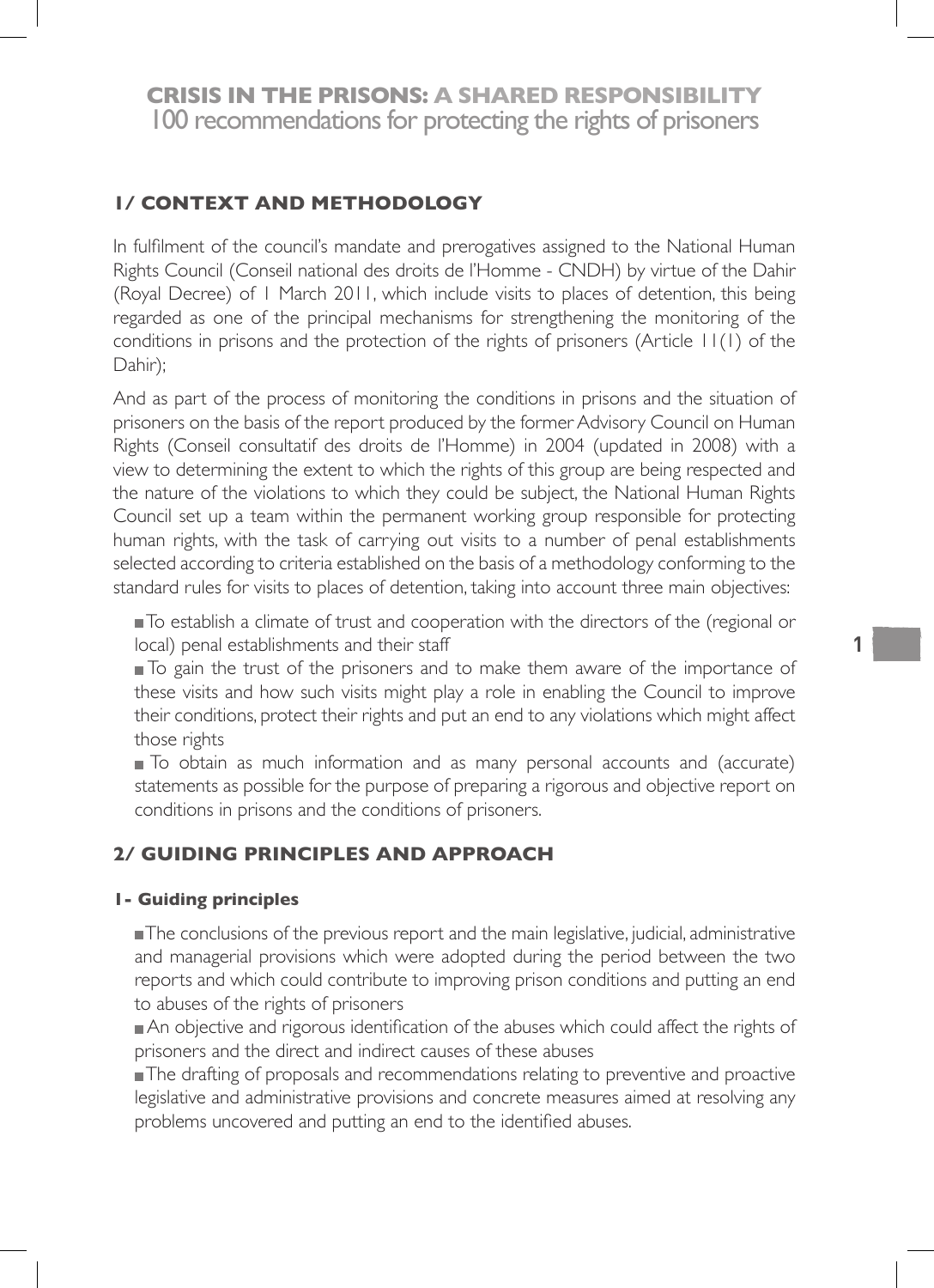## **2- The approach**

Visits were organised on the basis of a participative approach and in collaboration and partnership with:

The Regional Human Rights Commissions of the National Human Rights Council (CNDH)

 The Delegation General of the Prisons Administration and Reintegration (Délégation générale de l'Administration pénitentiaire et de la réinsertion)

 The Moroccan Prisons Observatory (Observatoire marocain des prisons - OMP) at Oujda, Nador and Al Hoceima

**Juvenile judges and enforcement judges whose jurisdiction includes the penal** establishments visited.

## **3/ THE REGULATORY FRAMEWORK**

#### **1- International**

The Report is essentially based on the Standard Minimum Rules for the Treatment of Prisoners adopted by the First United Nations Congress on the Prevention of Crime and the Treatment of Offenders. This regulatory framework brings together the best practices which are applied internationally in this sphere. The report is also based on the Convention against Torture and Other Cruel, Inhuman or Degrading Treatment and other international conventions on the rights of women, children in conflict with the law and persons with disabilities.

#### **2- National**

This includes the various legal and regulatory texts relating to prisons and the treatment of prisoners, which may be global in nature (the constitution and the code of criminal procedure) and include provisions directly or indirectly relating to prisons and prisoners, or texts which are concerned solely with the organisation of penal establishments and the treatment of prisoners (Law 23/98 No 2.00.485, Dahir No 1.08.49 and all other relevant decrees).

## **4/ SUPPORTING MATERIAL**

**Preparing forms and sending them to the Delegation General of the Prisons** Administration and Reintegration to fill them out. These forms contained data and information relating to penal establishments, the basic infrastructures, the prison population, staffing, administrative management, the services provided to prisoners, etc. Developing a database to facilitate the gathering of data relating to all penal establishments in Morocco, and preparing a complete factsheet for all prison establishments and an individual factsheet for each establishment.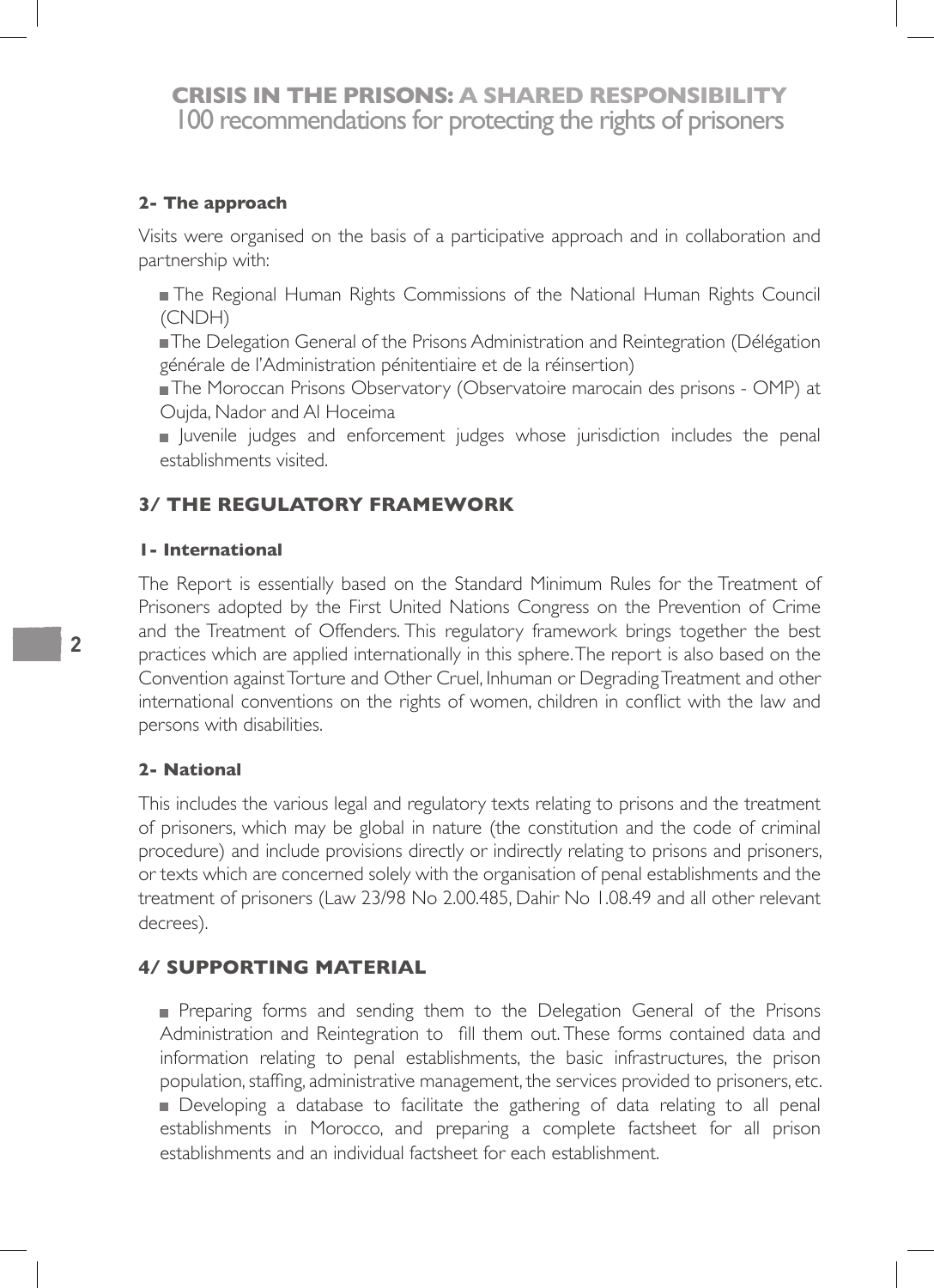## **5/ CONCLUSIONS AND OBSERVATIONS**

Following its on-site visits, meetings, interviews with prisoners and analysis of the gathered data, the Council offers the following conclusions and observations:

#### **1- Management and operation of penal establishments**

While the Council notes with satisfaction the efforts made by the Delegation General of the Prisons Administration and Reintegration in upgrading old and constructing new penal establishments and in combatting corruption within these establishments, it notes that the Delegation gives greater priority to security policy than to the security of prisoners and there is excessive recourse to the disciplinary measures contained in Law 23/98 and its implementing decree, with a lack of or inadequate levels of effective and regular supervision by means of administrative and judicial monitoring mechanisms. The CNDH notes the following:

The persistence of abuses of prisoners by some staff members at the prisons visited, which constitutes a violation of the laws governing penal establishments and of all the relevant conventions which regard such actions as cruel, inhuman or degrading treatment. This ill-treatment involves beatings with batons and pipes, hanging from doors by means of handcuffs, beatings on the soles of the feet ('falaqa'), slapping, piercing with needles, burns, kicking, prisoners being forced to strip in full view of other prisoners, insults and the use of malicious and degrading expressions which are an affront to the human dignity of the prisoners. These abuses were observed in most of the prisons visited, the prevalence and frequency varying from one prison to another, with the exception of the Inezgane and Dakhla prisons where only isolated occurrences were noted;

Excessive recourse to discretionary powers in over-interpreting any actions and gestures by prisoners as threatening the security of the establishment, resulting in the prisoners being deprived of certain rights. Food brought by the prisoners' families is sometimes turned away or destroyed. Collective punishment is sometimes applied in the event of a revolt or when prisoners submit a collective grievance;

**Prisoners are still subjected to ill-treatment by some staff members and complaints** made against staff, including healthcare staff, or abuses reported by the press and by associations, are rarely investigated;

Some places are still used to torture prisoners (for example, within Prisons of Outita 1, Ain Qadouss, El Jadida, etc.)

Abusive recourse to administrative transfer as a disciplinary measure against prisoners, and particularly prisoners belonging to Salafiya Jihadiya (the Salafi Jihadist Movement); **Failure to take a stepped approach when applying disciplinary sanctions, in accordance** with the principle of making the disciplinary measure proportional to the offence, and the placing of prisoners in punishment cells immediately and for the maximum period, in some cases;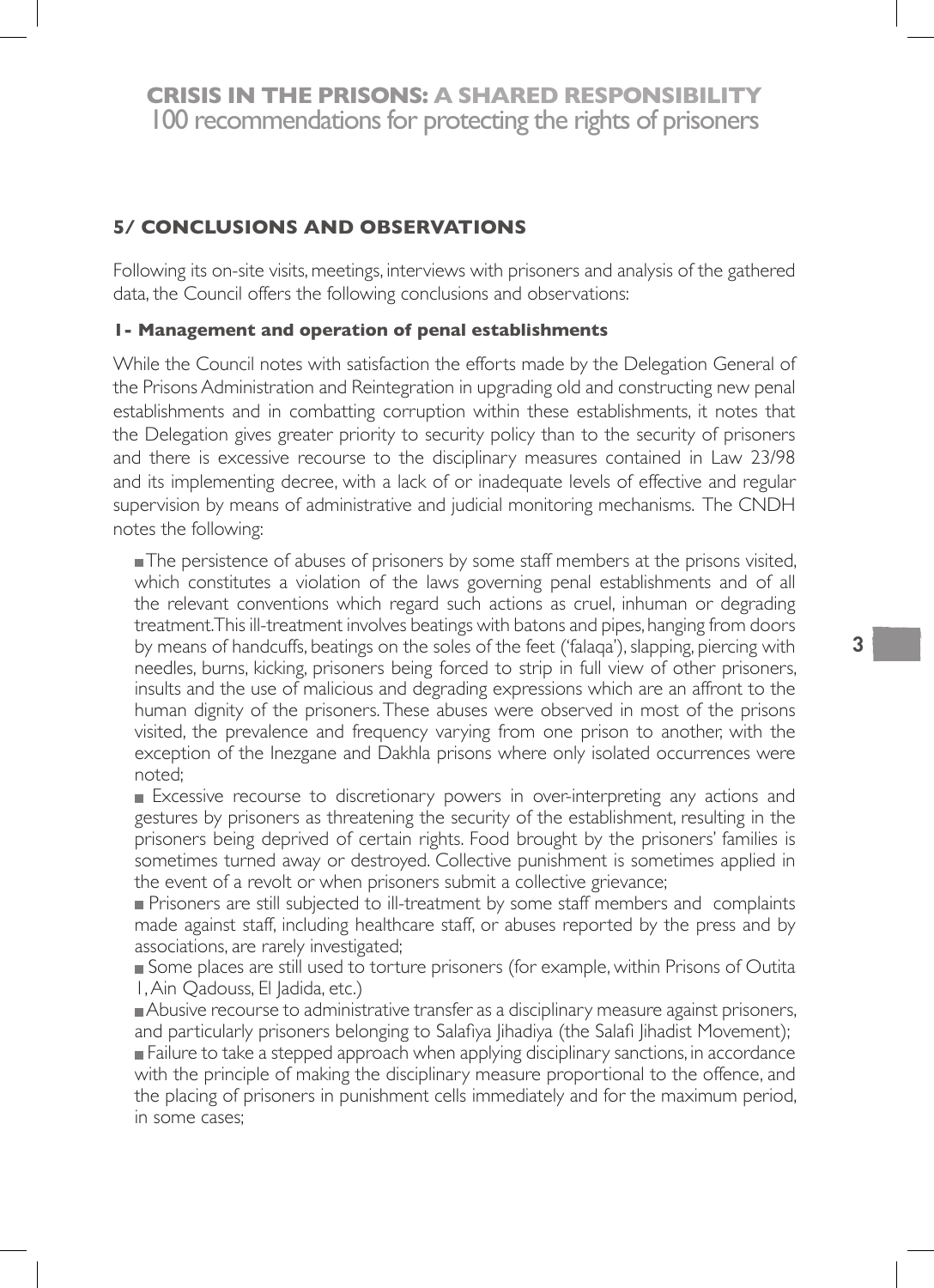The absence of effective monitoring and inspection procedures aimed at putting an end to the various forms of corruption which, to varying degrees, characterise certain establishments;

The absence of an integrating approach for the management of services and educational and training programmes.

#### **2- Failure to comply with laws and procedures**

Despite advances in criminal law, the failure to apply certain legal provisions or their application without effective supervision by the judicial control mechanisms of the Ministry of Justice is prejudicial to the rights of prisoners in all categories. In this regard the CNDH makes the following observations:

Excessive use of pre-trial detention, which is the primary cause of prison overcrowding

Slowness in rendering judgments by the courts, which undermines the guarantees of a fair trial as provided for in law

Failure to apply the legal provisions relating to conditional release (Articles 622 to 632 of the Code of Criminal Procedure), aggravated by the difficulty in indentifing the competent authority responsible for applying these provisions, and the rejection of most applications submitted in this regard (two cases of conditional release in 2011)

Failure to implement the conciliation procedure provided for in Article 41 of the Code of Criminal Procedure, which relates to offences punishable with a maximum of two years' imprisonment or a fine not exceeding MAD 5000. As at 30 April 2012 there were some 14 522 prisoners sentenced to one year or less, of whom 9228 sentenced to 6 months or less

**Poor management of judicial transfers. Defined by the implementing decree of** Law No 23/98, transfers fall within the competence of the Public Prosecutor's Office (Ministère public) according to the Code of Criminal Procedure. The lack of means of transport and the scarcity of human resources create lengthy delays in the process and, in consequence, undermine the guarantees of fair trial

 The ineffectiveness of judicial supervision as provided for in Article 249 of the Code of Criminal Procedure which requires the President of the Correctional Chamber (Chambre correctionnel) or his deputy to visit the penal establishments at least once a quarter in order to acquaint himself with the situation of accused persons in pre-trial detention and the grounds for their incarceration. In this regard, je can make appropriate recommendations to the investigating judge. With the exception of the Aïn Kadous prison in Fez, which recorded three visits in 2011, the CNDH found that most of the establishments it visited had not been checked by the President of the Correctional Chamber in 2011

Irregularity of visits to the majority of the penal establishments by the provincial commissions contrary to what is provided for in Articles 620 and 621 of the Code of Criminal Procedure.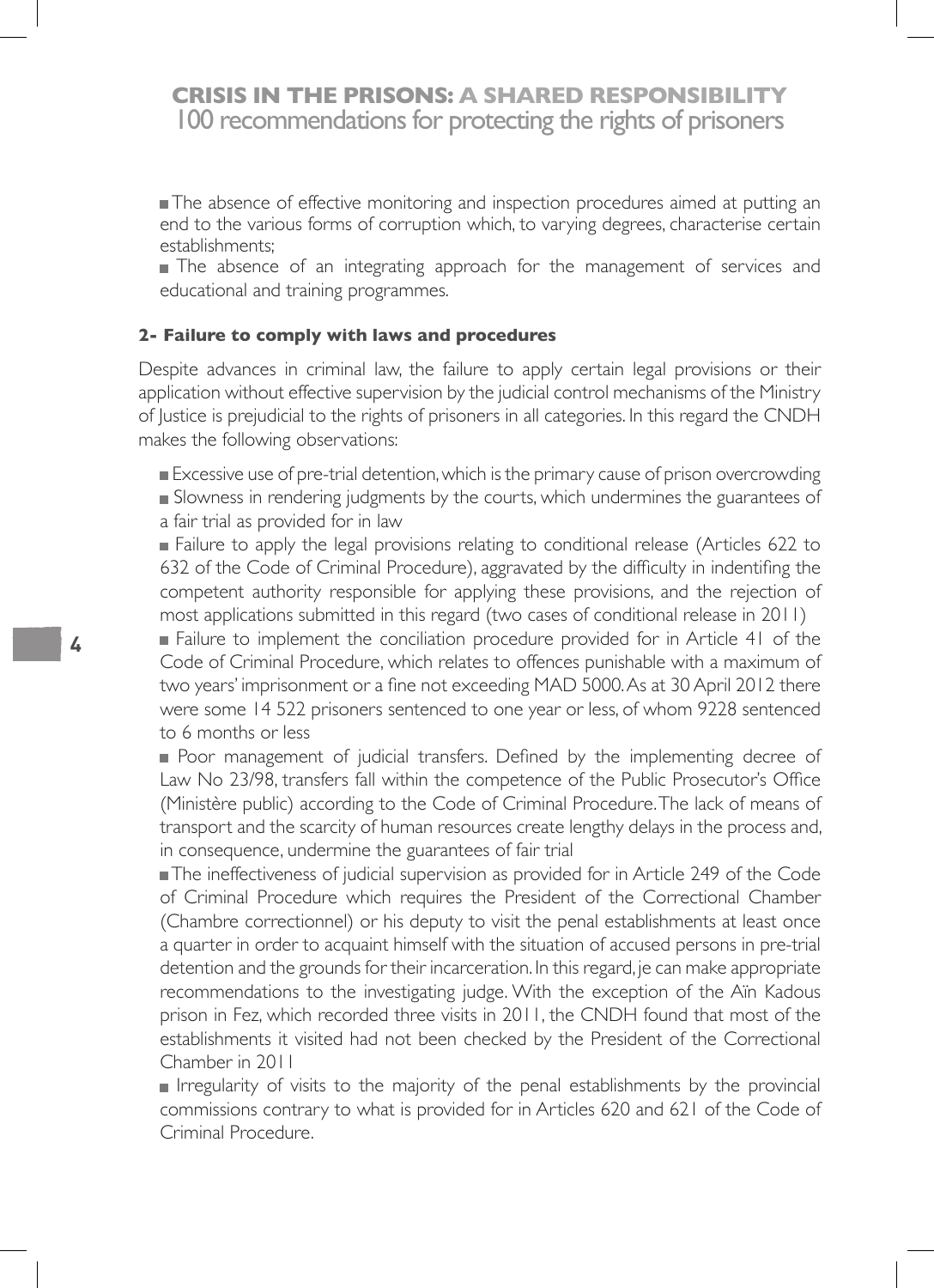#### **3- Justice for minors**

Although all the actors agree that the provisions of the Conventions on the Rights of the Child and the relevant guiding principles have been taken into account in the Code of Criminal Procedure, thereby giving priority to protecting the rights of minors who come into conflict with the law, the Council makes the following comments:

**Failure to implement the provisions of Article 460 of the Code of Criminal Procedure** which stipulates that 'an officer of the judicial police with responsibility for minors may, without prejudice to the provisions of Article 470 hereinafter, detain a minor alleged to have committed an offence in a place specifically reserved for minors for a period not exceeding that allowed for custody. He must take all necessary steps to protect the minor against any kind of ill-treatment. This procedure may only be used when it is not possible to return the minor to the person responsible for his care, or when the needs of the investigation or the safety of the minor so require, subject to approval by the Public Prosecutor's Office'

The lack of a juvenile police unit or dedicated custody locations, which makes keeping minors in custody at police stations the rule rather than the exception

The non-existence of deputy public prosecutors specialising in cases involving minors, despite this being provided for in law. Minors are therefore dealt with by any magistrate of the courts, with no account being taken of their special requirements

The lack of adequate human and material resources to ensure that no harm comes to minors in custody (food, healthcare, psychological or social help, etc.)

**Failure in some cases to inform parents of any arrangements which have been made** and failure to respect their right to make contact with the minor in cases where they have been informed

Although placing police stations under the effective control of the public prosecutor's office is the best guarantee for minors, this control is rarely exercised as specified in law, and this can be prejudicial to the minor

Recourse to the conciliation procedures relating to offences committed by minors is rare

The Public Prosecutor's Office rarely asks juvenile judges or counsellors to return minors to their parents or to pursue an alternative course of action rather than detention (Articles 501 to 504 of the Code of Criminal Procedure).

Placement in a child protection centre as an alternative to detention does not take place with immediate effect, or does not happen at all. In many cases, minors for whom such an arrangement has been granted spend a long time waiting in prison before the measure is implemented.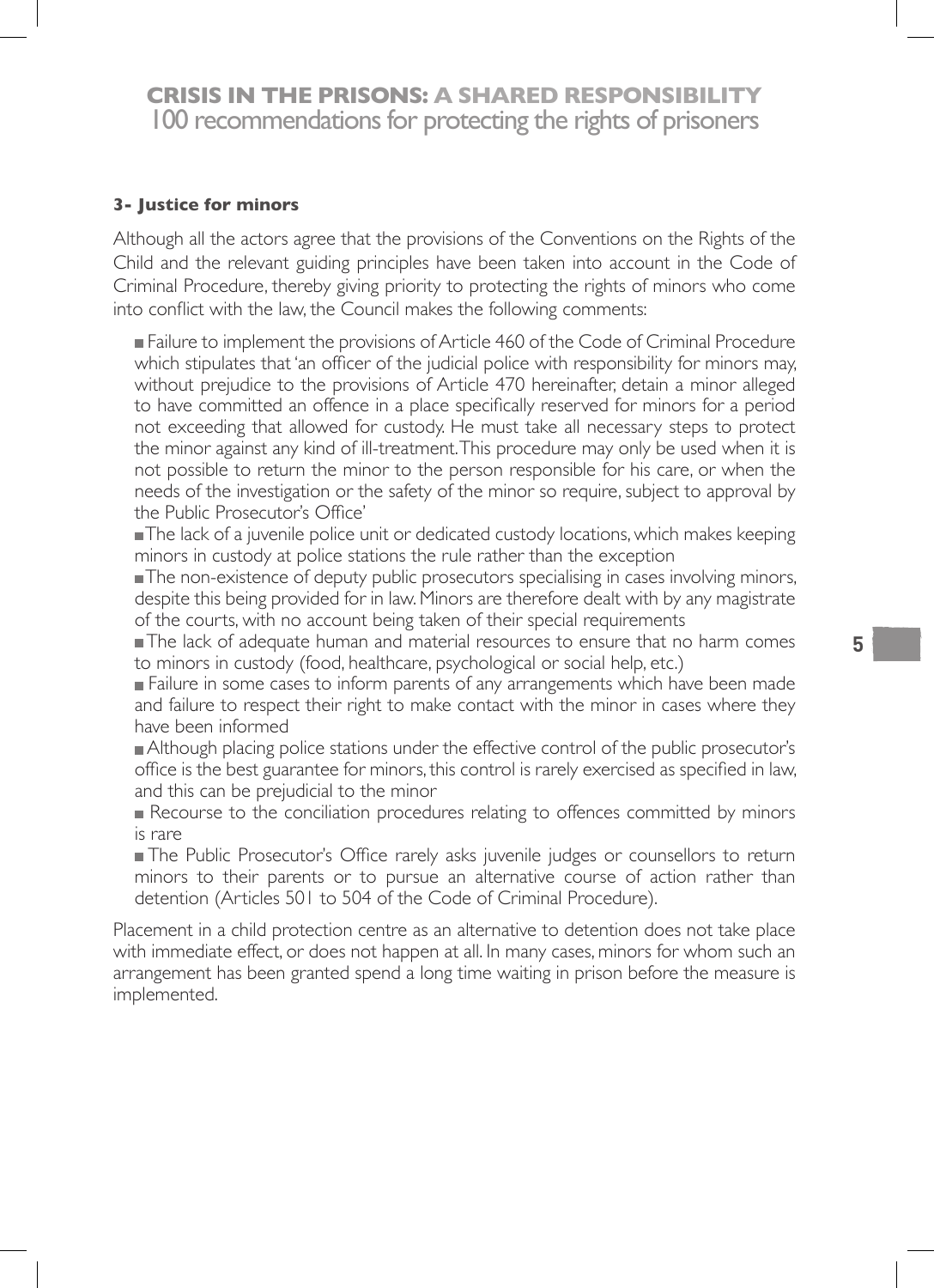### **4- Other vulnerable groups**

## 1.4/ Women:

In addition to the general conditions in prisons, women suffer, for various socio-cultural reasons and to greater extent, from cruel and degrading treatment (insults, humiliations) both in police stations and in prisons. Women incarcerated for matters relating to moral conduct are particularly singled out by some custodial staff.

Women who have given birth in prison and who do not have the benefit of any support from their family are dependent on the humanitarian aid which some staff or directors offer them to meet the needs of the child. The Council also notes the small amount of space they are allocated in prison and the lack of crèches or any means of keeping children amused. Where crèches do exist they have no facilities.

At the end of the period for which they are allowed to keep their child with them in prison, and if relatives are unavailable or unwilling to take the child, female prisoners are obliged to give up the child to third parties who sometimes exploit them for begging or put them into orphanages.

### 2.4/ Persons suffering from mental illness:

 Moroccan criminal law treats persons suffering from mental illness differently depending on whether they have committed a misdemeanour, a minor offence or a serious crime. Article 134 of the Penal Code states that in the case of a serious or minor offence the court should order judicial internment in a psychiatric institution in cases where the accused, at the time of the alleged offence, was incapable of understanding what he was doing or of committing a wilful act, due to a disturbance of his mental faculties. In the case of a misdemeanour an individual who is acknowledged to be legally incompetent, although presenting a danger to public order, is handed over to the administrative authorities without any appropriate medical follow-up

**Failure to observe the principle of tailoring the punitive measures to the seriousness** or otherwise of the criminal acts for their perpetrators or for public order, and failure to make the punitive measures appropriate to their mental condition

Compliance with Article 134, despite its imperfection, is patchy. Perpetrators of criminal acts who are suffering from a mental illness are still being placed in penal establishments, either because of the slow progress of the investigation or trial process or because placement in psychiatric hospitals does not take place or is delayed

A lack of psychiatrists and psychologists to provide medical follow-up for mentally ill prisoners in penal establishments

**Failure to deduct any period of hospitalisation which occurs during the investigation** from the sentences imposed on persons held to be partly responsible for their actions.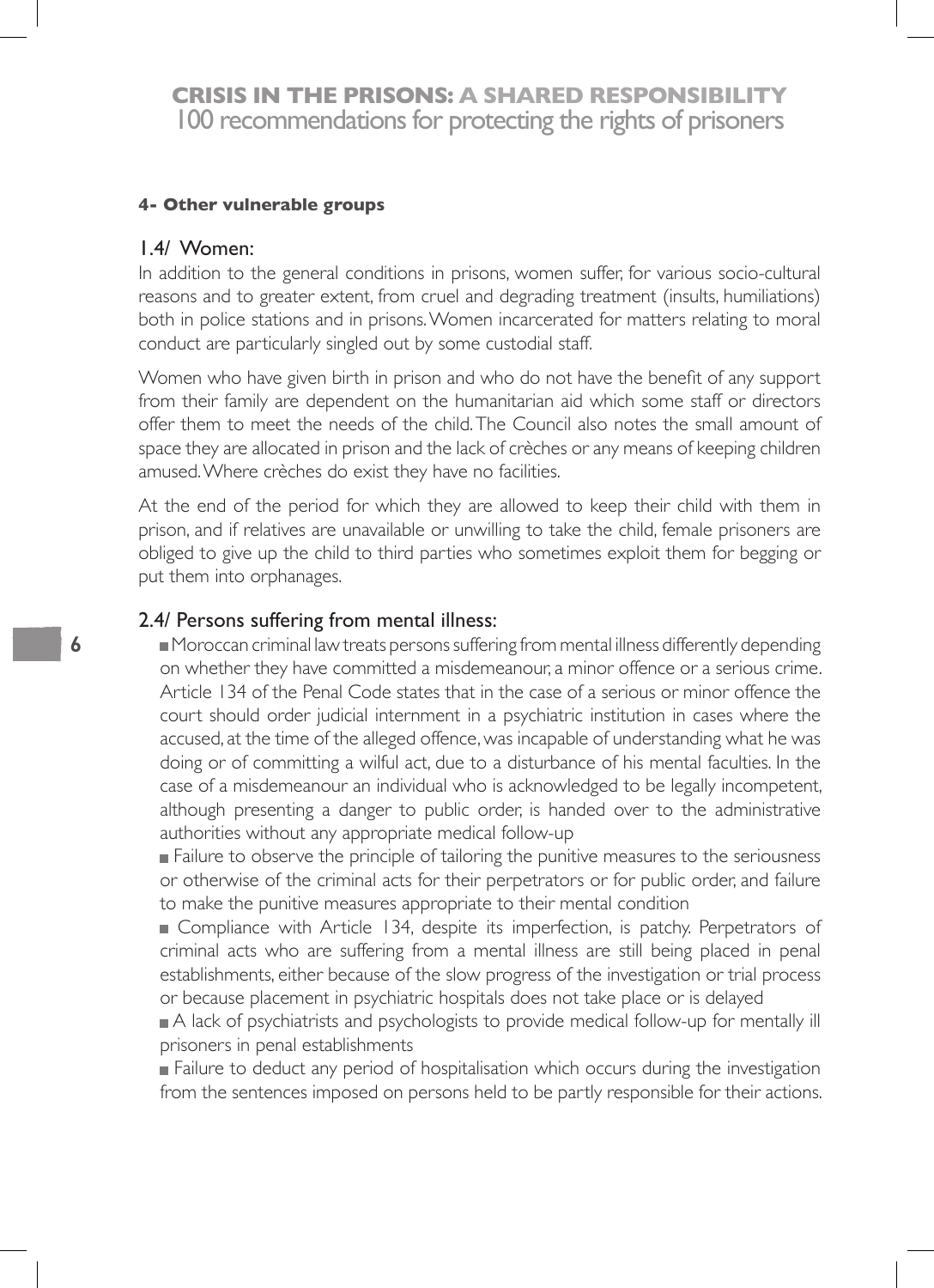# 3.4/ Persons with disabilities

The main observations relating to the situation in this group include:

- The lack of accessibility within penal establishments
- Some prisoners do not have wheelchairs, which handicaps their movement and deprives them of certain rights such as moving around within their cells, exercising and accessing sanitation facilities
- A lack of persons trained in sign language in penal establishments who can facilitate communication between the deaf and other prisoners, the prison authorities and the outside world.

# 4.4/ Foreign prisoners:

Under the law, foreign prisoners enjoy the same rights as other prisoners. They also suffer the same abuses which have been described elsewhere. However, the Council notes that:

- Foreign prisoners are victims of other abuses as a result of discrimination based on colour, committed by other prisoners and sometimes by the administration. Because of the language problem they also suffer from a lack of or indeed a total absence of contact with the outside world. For these prisoners, particularly those from sub-Saharan Africa, visits are non-existent and they find it impossible to make contact with their diplomatic representations, who either ignore them when they are informed, or are never informed at all
- **Foreign prisoners do not benefit from training programmes, due to the obstacles** detailed above
- There is also a failure to provide them with legal assistance which could help guarantee them a fair trial.

## 4.5/ Drug addicts and prisoners suffering from chronic illnesses:

According to data from the Delegation General of the Prisons Administration and Reintegration, the percentage of prisoners incarcerated for the trafficking and/or consumption of drugs is 37.25% of the total number of prisoners. Drug addiction in prison is therefore a fundamental problem which can only be dealt with by the combined involvement of all the parties concerned. The Council also notes that the coercive measures taken by the Delegation against members of staff involved in introducing drugs to prisons are inadequate. They need to be accompanied by the setting up of addiction centres and by an addict rehabilitation policy.

The Council notes the inadequacy of the medical intervention and the treatment resources devoted to the needs of patients who are suffering from chronic illnesses (patients with HIV, cancer, renal failure) and whose condition requires hospitalisation and urgent treatment in order to preserve life. In addition to a poor level of coordination between the departments concerned (hospitals, penal establishments, public prosecutor) in the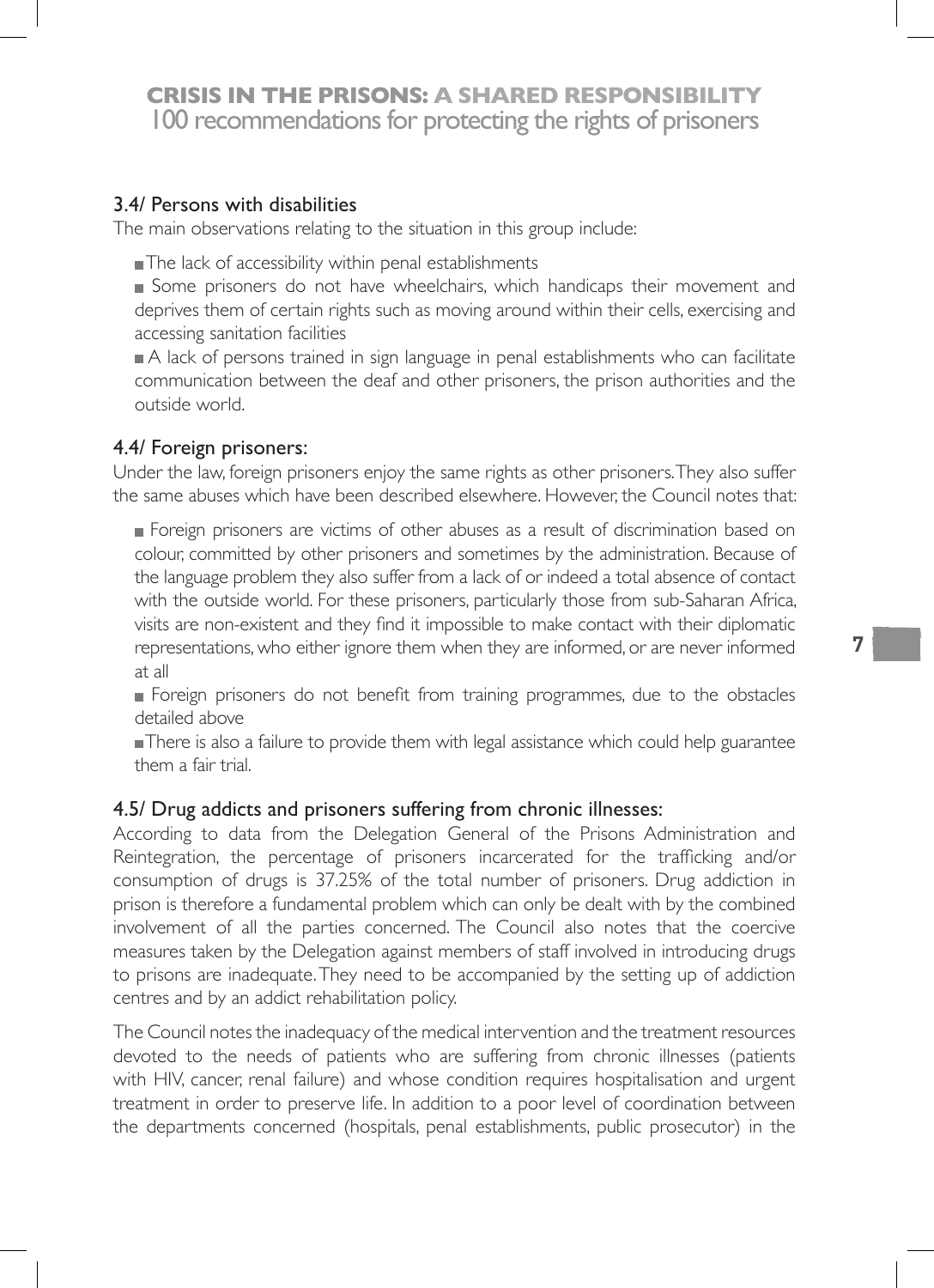majority of cases hospitals refuse to admit these patients because of the unavailability of places or the lack of the necessary budget to provide care for prisoners who do not have any source of income.

## **5/Legislative dysfunctionality**

Building new prisons or increasing the capacity of existing establishments cannot in itself constitute an effective and appropriate solution. A reform of penal policy, and all the measures which go with it, is also required. And probably one of the main problems surrounding penal establishments is that of overcrowding, which contributes to the emergence of serious violations which fundamentally affect service provision, health, hygiene, nutrition and security on the one hand, and the rehabilitation of prisoners on the other. Improving conditions in prisons and the conditions for prisoners therefore requires legal and judicial reforms which must be at the heart of the major questions to be tackled through the national dialogue on justice reform.

## 5.1/ The Code of Criminal Procedure and the Penal Code:

The Council notes a number of areas of dysfunctionality relating to the application of the Code of Criminal Procedure, with several consequences:

The limited nature and the ineffectiveness of intervention by the enforcement judge (juge d'application des peines)

The difficulty experienced by individuals incarcerated because they couldn't pay their debts in obtaining the certificate of indigence prescribed in Article 635 of the Code of Criminal Procedure which would release them from detention

The inappropriateness of the periods set for the exercise of the right of automatic discharge or judicial discharge by prisoners who have served their sentence, which makes their social reintegration more difficult, encourages recidivism and stigmatises former prisoners

The absence from the criminal law of a preamble setting out the guiding principles of penal policy with a view to harmonising a system of sanctions and penalties which in many ways is no longer in step with developments in society

The absence from current criminal law of any alternatives to imprisonment, particularly for offences for which the penalties do not exceed five years

The failure to apply the principles of equity, equality and legality in defining the criminal liability and partial criminal liability of the perpetrators of criminal acts committed while they were in a psychological and mental state which affected their capacity to exercise judgement at the time of the offence.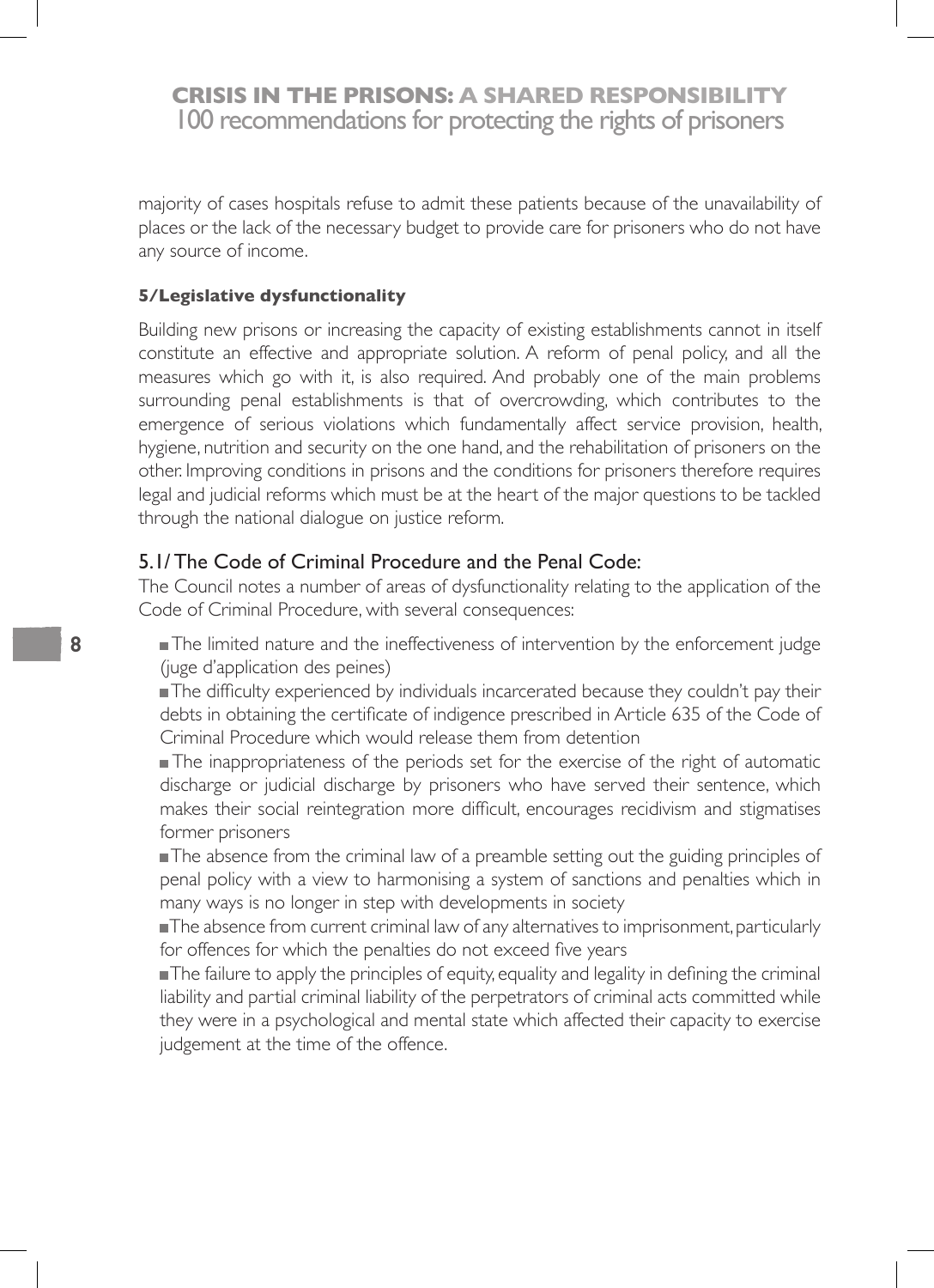# 5.2/ Law No 23/98 and its implementing decree:

The absence of a preamble to the Law setting out the guiding principles for the rights of prisoners

The ban on prisoners submitting collective grievances, and the imposition of disciplinary measures by the officials in charge of the penal establishment pursuant to Article 99 of Law No 23/98

The ambiguous wording of Article 66 of the implementing decree to Law No 23/98 relating to the identity of the party responsible for implementation of any measure taken in respect of a minor placed in a penal establishment, in accordance with the provisions of the Code of Criminal Procedure

The limited nature of the activities permitted to associations. They are restricted to certain national events or celebrations and require the approval of the Delegate General of the Penal Administration (Article 10 of the implementing decree to Law No 23/98), which minimises the role of associations in the work of reintegrating prisoners and spreading the culture of human rights in penal establishments

The absence of precise criteria enabling prison managers to assess the good conduct of prisoners with a view to applying the incentives specified in Articles 32 and 34 of Law No 23/98, and the absence of any monitoring of the ways in which and the conditions under which these measures are adopted. Yet these measures relate to proposed modifications to the rules governing detention, transfer, pardon, conditional release and temporary release from custody. This diminishes the scope of these provisions, which are regarded as one of the most effective mechanisms in the process of reintegrating prisoners.

## **6/Conclusion regarding the budget**

All these observations and conclusions concerning prison conditions and the situation of the prisoners emphasise the need to adopt an integrated approach which is essentially based on a clear penal policy and efficient management. Such policies are dependent on the introduction of a budget policy based on the identification of needs and the allocation of the financial resources required to implement programmes and provisions which can improve prison conditions and improve the situation of prisoners.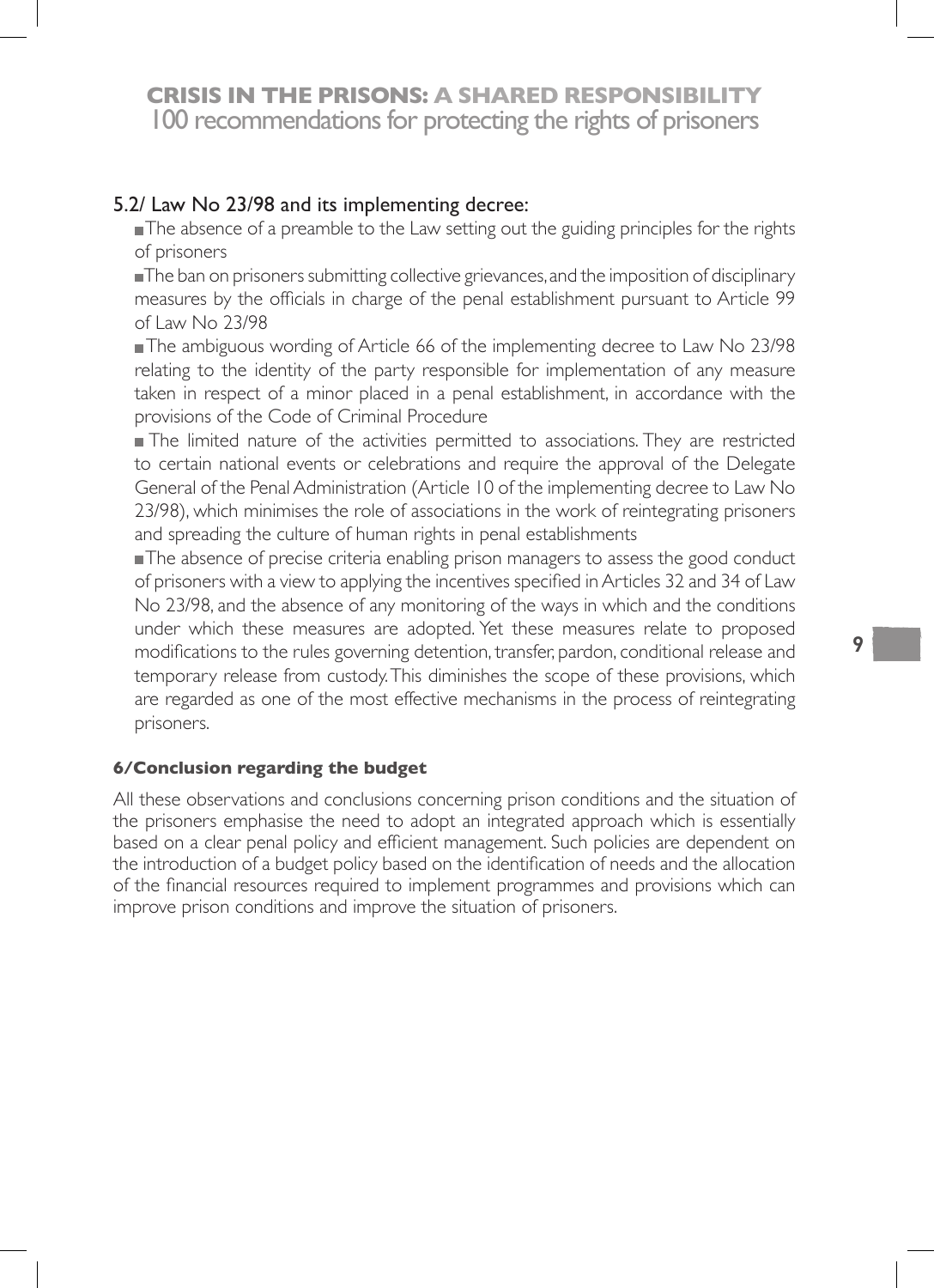# **6/ THE RECOMMENDATIONS OF THE NATIONAL HUMAN RIGHTS COUNCIL**

## **1. Short-term recommendations**

With a view to protecting the rights of prisoners, the National Human Rights Council for makes the following recommendations:

# 1.1. Recommendations addressed to the Delegation General of the Administration for Prisons and Reintegration:

## *Treatment of prisoners:*

The Council reiterates its earlier recommendations regarding equality of treatment of prisoners and non-discrimination on any grounds, and the implementation of Articles 3 and 4 of the implementing decree to Law No 23/98, including non-recourse to acts of violence, humiliating or offensive language and forms of control such as handcuffs, chains or straitjackets (except in the cases provided for in law) and the use of isolation as a disciplinary reprisal measure

 Compliance with the procedure for the presentation of complaints, grievances and objections by prisoners in accordance with Article 98 of Law No 23/98

 Strengthen the role of this mechanism so as to guarantee the right of appeal to persons affected by disciplinary decisions, and comply with the time limits specified for that purpose and respect their right to designate a defence representative to appear on their behalf before the commission charged with deciding on the case

 Combat all forms of illegal practices such as blackmail, corruption and threats to which prisoners are subjected in return for exercising the rights guaranteed under the law (visits, use of the telephone, interview with the prison director, medical care outside the prison, etc.)

 Extend the partnership with associations and facilitate their access to penal establishments in order to guarantee their role in creating awareness of and disseminating the culture of human rights and contributing to strengthening the human resources directly or indirectly involved in the operation of penal establishments.

#### *Installations and infrastructure:*

Speed up the process of closing the Aïn Kadouss prison in Fez

Remove the divider installed in the visiting room at Laâyoune prison

 Carry out the necessary upgrading of prisons which are in an advanced state of disrepair

**Provide a single visiting room with divider instead of three at Oudayas prison in** Marrakesh, since the use of such a visiting room is an exceptional measure

 Enlarge the patient exercise area attached to the prison infirmary at Oudayas prison in Marrakesh

Give consideration in the building plans for new penal establishments to accessibilities for prisoners with disabilities, ensuring that such facilities are in compliance with planning and development standards and meet the relevant international norms.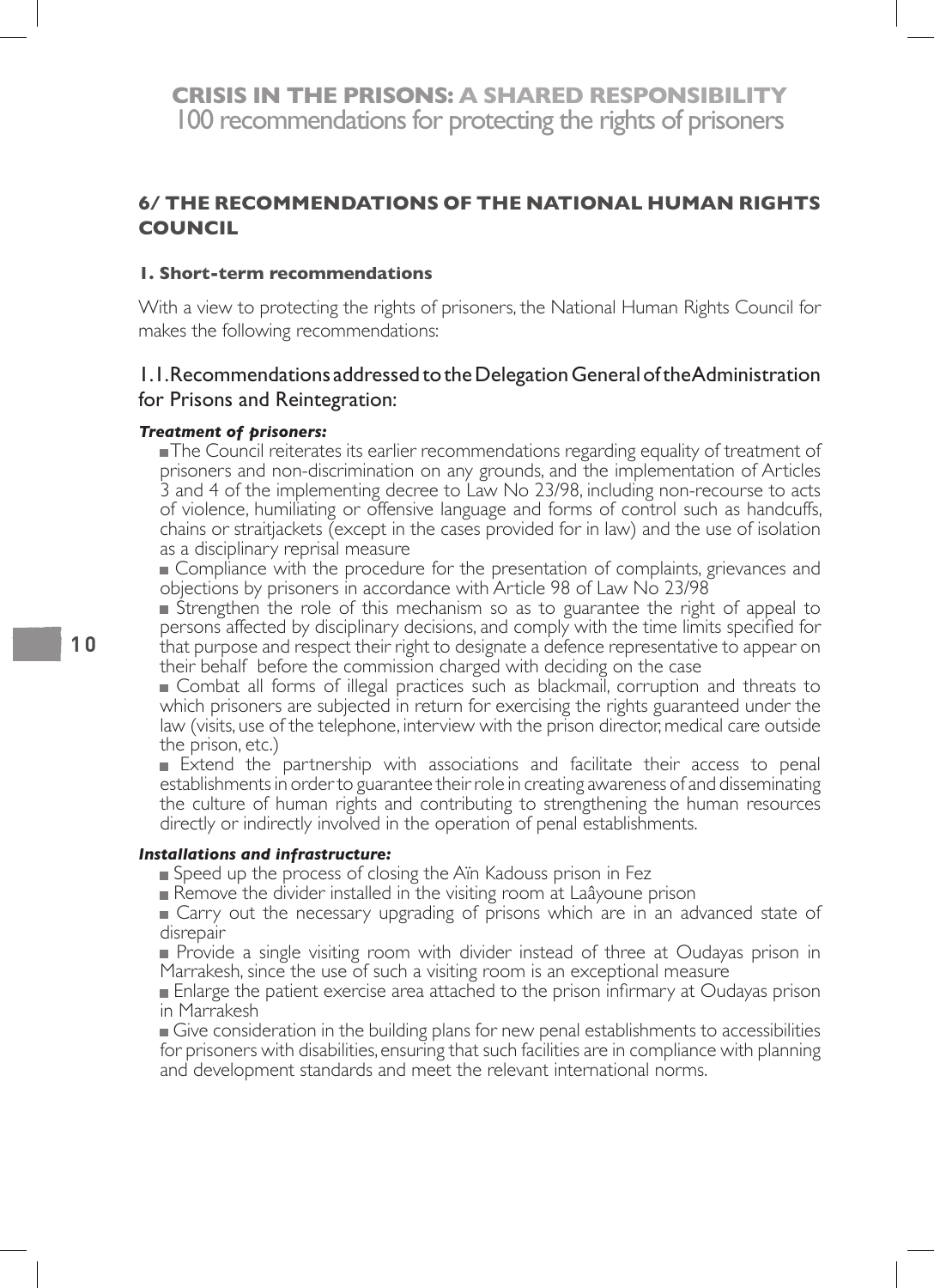#### *Human resources:*

 Provide penal establishments with human resources which reflect the staff-to-inmate ratio applied internationally, i.e. one guard for every three inmates

Improve staff training, including training in the area of human rights and in particular the protection of the rights of prisoners, and set up a staff incentive system (annual awards and commendations)

Introduce a system of one-off housing allowances for staff where staff accommodation is not available.

#### *Sports and recreational activities and religious observance:*

Attach greater importance to social, sports and recreational activities for inmates, by encouraging talented inmates who display competence in certain areas and allowing associations concerned to organise these activities

Provide prayer rooms in all penal establishments.

## *Exercise:*

 The Council reiterates its earlier recommendation that, in accordance with the law, prisoners should, without exception, enjoy a daily period of exercise and exposure to the sun of at least one hour, including on public holidays.

#### *Provision of services:*

## *Health:*

 The Council reaffirms the need to implement its recommendations, in particular those relating to handing over responsibility for healthcare in penal establishments to the Ministry of Health, setting up detox programmes and ensuring that psychiatric medical services are available in all prisons.

The Council also recommends:

**Encouraging the use of travelling clinics provided by civil society for the benefit of sick** persons in penal establishments

The organisation by the Ministry of Health of campaigns against contagious diseases and in particular skin diseases

 The organisation of awareness campaigns in prisons about the seriousness of contagious illnesses, including AIDS, and campaigns to help addicts quit

The adoption of specific measures to protect vulnerable groups including the elderly, persons with disabilities and those suffering from AIDS, cancer or mental illness

Increasing the numbers of medical and paramedical staff

Providing penal establishments with the medical equipment and materials they require and an adequate supply of medicines.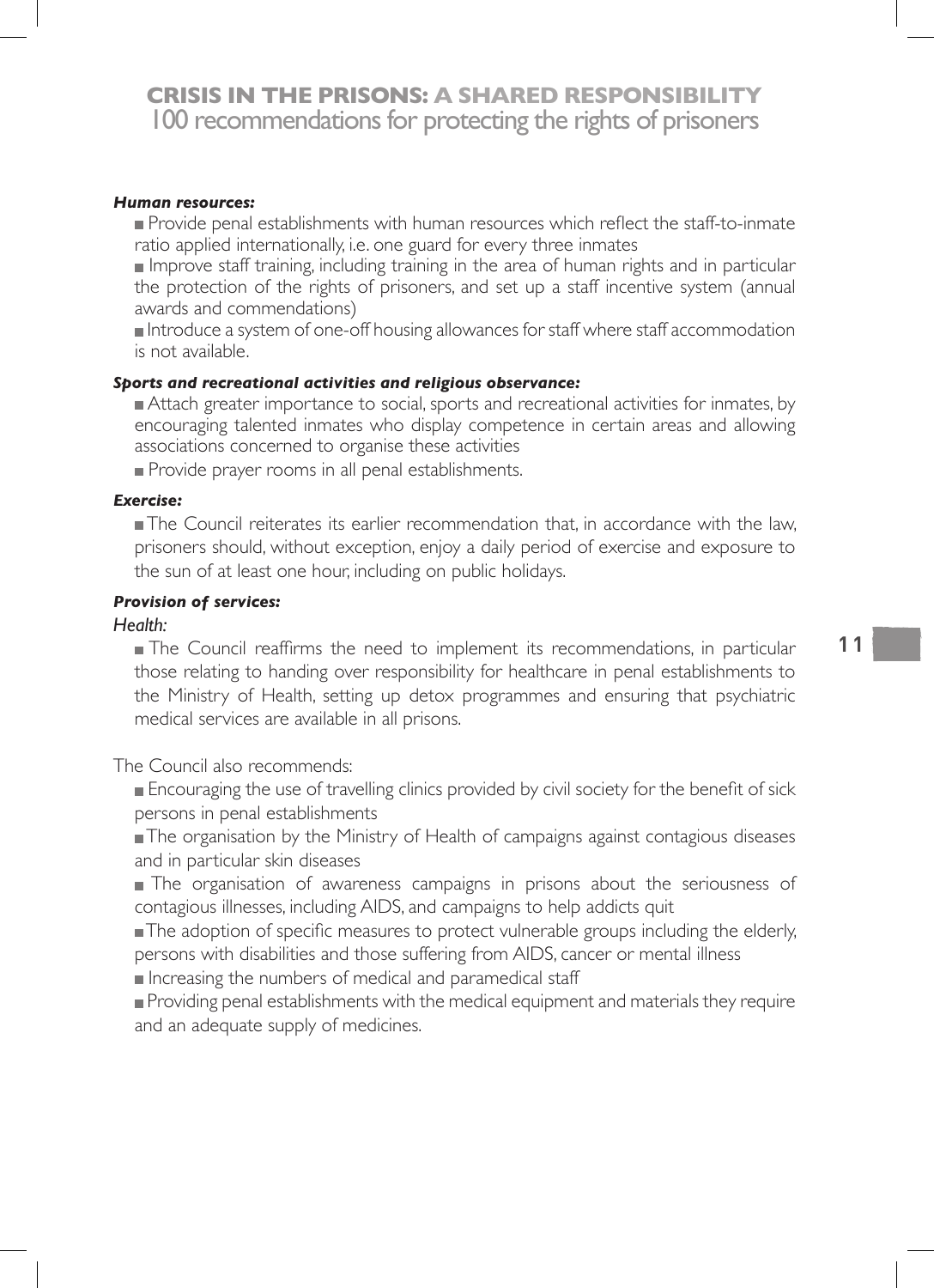#### *Food:*

Improve the quality of food provided to prisoners, increase the food budget and ensure that the nutritional programme set out by central administration is adhered to Ensure that the prices of food products sold in the shops established within penal establishments are controlled and that prisoners are not compelled to purchase food products only from these shops.

#### *Education and vocational training:*

**Strengthen the cooperation between the Delegation General of the Prisons** Administration and Reintegration, the Ministry of National Education, the Ministry of Employment and Vocational Training and the Mohammed VI Foundation for the Reintegration of Prisoners, together with the other actors in this field

 $\blacksquare$  No conditions should be attached to the right to education

 Organise awareness programmes for prisoners on the importance of education and vocational training.

#### *Work for prisoners:*

Attach particular importance to providing work for prisoners, in view of the role which this can play in their social reintegration

- Ensure that prisoners receive recompense for the work they do
- Provide production workshops as used to be done in the past

Insure prisoners against workplace accidents

Arrange supervision by the Labour Inspectorate of the work done by prisoners in penal establishments.

#### *Hygiene and showers:*

Implement the legal provisions relating to penal establishments and in particular Article

- 130 on the importance of hygiene and its relevance to the health of the prisoner
- Respect the prisoner's right to privacy when showering and in the toilets

 Ensure compliance with the implementing decree to Law No 23/98 relating to hygiene and preservation of health (Articles 84 to 88).

#### *Blankets, bedding and clothing:*

Provide prisoners with adequate blankets, mattresses and clothing, taking hygiene conditions into account, as a fundamental right provided by law

Implement the powers devolved to the Ministry of Justice and Freedoms by virtue of Article 182 of the implementing decree to the Law relating to the composition and description of clothing for prisoners and their bedding requirements and their maintenance and periodic renewal

The fair and equitable allocation of blankets to all prisoners without exception.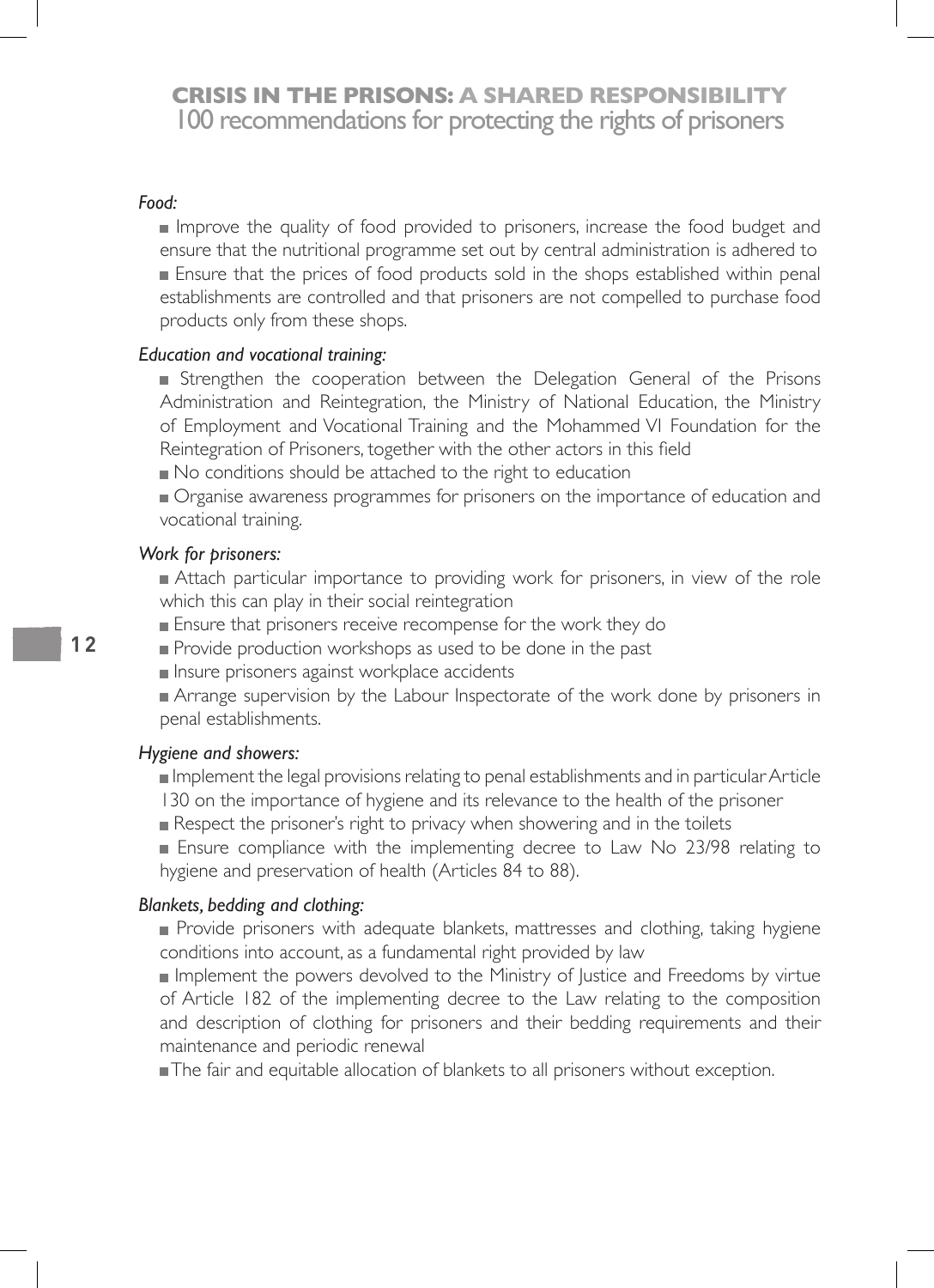## *Contact with the outside world:*

- Allow families to visit their relatives as a group, at the same time, in direct contact without dividers, with the exceptions provided for in law
- Make provision to guarantee contact with the outside world for foreign prisoners
- **Equip the visiting areas of all prisons with chairs and tables to improve visiting** conditions for families
- Install facilities for reception of digital terrestrial broadcasts by the Tamazight TV Channel
- Provide establishments with sign language specialists
- Make it easier for prisoners to obtain a national identity card, and allow them to use the address of the penal establishment where they are being detained.

### 1.2. Recommendations addressed to the Ministry of Justice and Freedoms:

With a view to ensuring the application of the Law and the implementation of its provisions, the CNDH makes the following recommendations to the Ministry of Justice and Freedoms:

#### *Prison overcrowding:*

- Rationalise the use of pre-trial detention, given that each year thousands of people who are incarcerated have their case dismissed, are acquitted or are given a suspended sentence
- Limit the number of short prison sentences and replace them with suspended sentences or fines, pending the introduction of alternative penalties
- Speed up the processes for dealing with prisoners placed in pre-trial detention, in relation to both investigative and trial procedures
- Make use of the available legal options which allow for the conditional release or pardon of prisoners on grounds of good behaviour and/or because they have served two thirds of their sentence (17 939 cases in 2011), the elderly, those given a sentence of less than 6 months (9228 in 2011) and those with chronic illnesses
- Ensure that prisoners are equally distributed amongst the different prisons in proportion to their accommodation capacities
- Implement the conciliation procedure provided for in Article 41 of the Code of Criminal Procedure.

#### *Minors in conflict with the law:*

- Train magistrates specialising in dealing with minors
- Implement the principle of not resorting to the systematic imprisonment of minors. Such imprisonment should only happen in exceptional circumstances, as a last resort, and for as short a time as possible
- **Encourage judges and counsellors with responsibility for minors to examine their** circumstances in a regular and effective manner
- Apply in an effective manner the powers granted to judges and to counsellors with responsibility for minors to rectify or modify on their own initiative any decisions which have been taken, where this is in the best interests of the child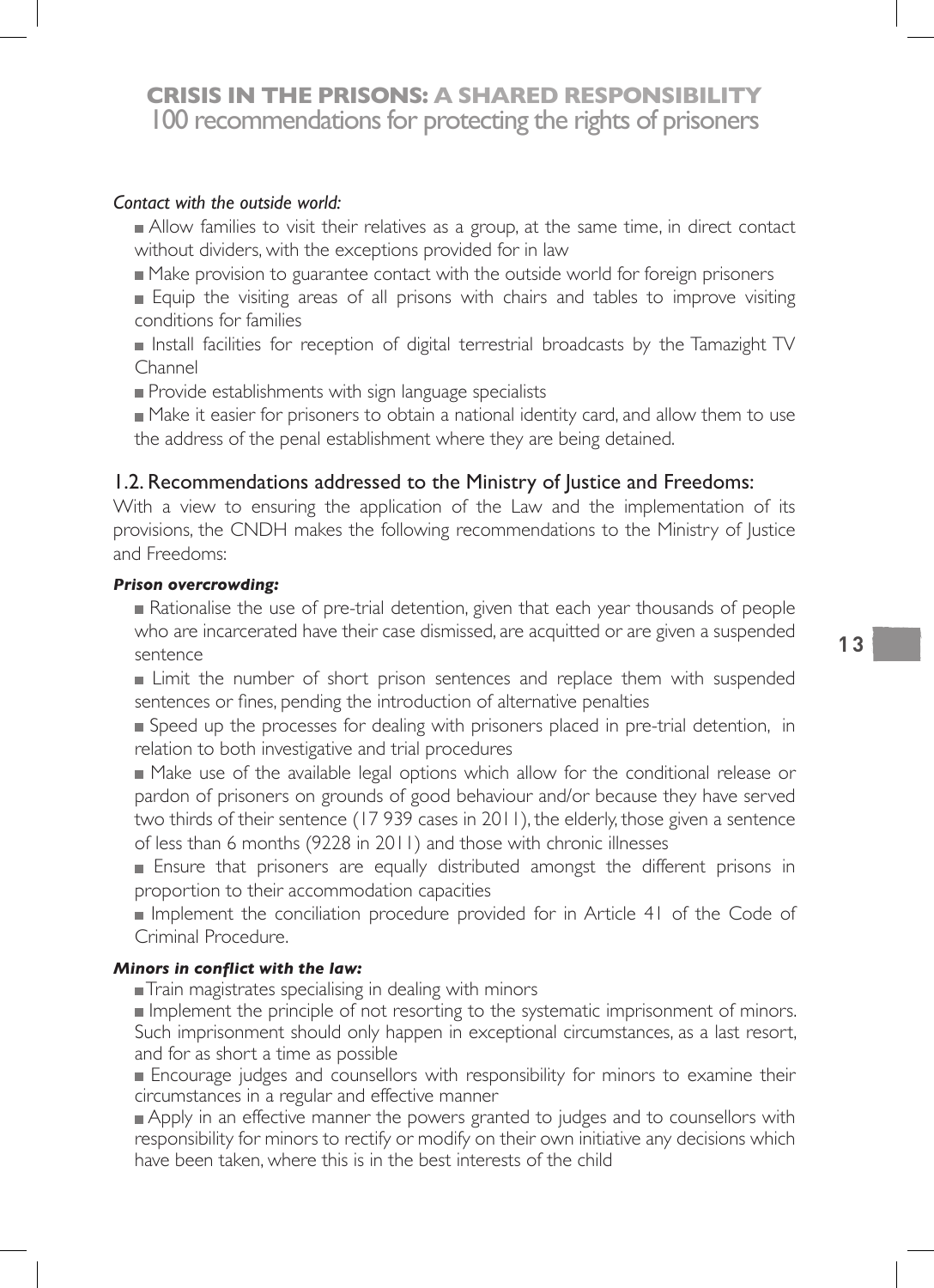- **Ensure the immediate implementation of any decisions taken to rectify or modify a** decision and to specify the agency responsible of implementation
- Guarantee the right of an incarcerated minor to schooling and the other rights to which he is entitled in law
- Guarantee legal aid for all minors who have broken the law and strengthen their social support

Provide post-release support centres for minors and make such centres available throughout the country.

#### *Judicial monitoring:*

**Strengthen the monitoring of places of detention by the public prosecutor's office** Introduce compulsory judicial monitoring of penal establishments in the form of regular visits to determine the true situation within these establishments, and extend the competences of the enforcement judge to enable him to exercise effective monitoring and supervision of how sentences are carried out.

## 1.3. Recommendations to the Interior Ministry:

Introduce monitoring by provincial commissions in the form of regular and effective visits and the drafting of thematic reports on the situation

Speed up the process of creating criminal police posts specifically for dealing with minors, with specialist staff.

## 1.4. Recommendations to other actors:

Make use of the powers granted to Parliament by the law. Indeed, the Parliament has the power to monitor, interrogate, investigate and ensure accountability. It can improve laws and ensure their harmonisation with the relevant international norms

Activate the role of the commission provided for in the last sub-paragraph of Article 2 of the Dahir of 29 April 2008, created pursuant to Decree No 2.09.212, specifying the powers of this commission which comprises the Ministries of Justice and Freedoms, Habous and Islamic Affairs, Economy and Finance, Housing, Town Planning and Development, Youth and Sport, Agriculture and Marine Fisheries, National Education, Higher Education, Executive Training and Scientific Research, Employment and Vocational Training, Craft Industries and Culture and the Royal Gendarmerie. The original purpose of this commission was to manage the penal establishments in a coordinated manner with a view to improving conditions for prisoners, provide them with healthcare and ensure their rehabilitation following their release in order to facilitate their reintegration into society, and to provide training for the staff of the Delegation General in social, health and security matters

Strengthen the role and broaden the activities of civil society organisations to include monitoring of conditions in prisons and the organising of educational sessions in citizenship and human rights for prison staff and prisoners. This requires an amendment to Article 84 of Law No 23/98, conferring on the head of the establishment the power to authorise civil society organisations to make visits to the prison after notifying the Delegation General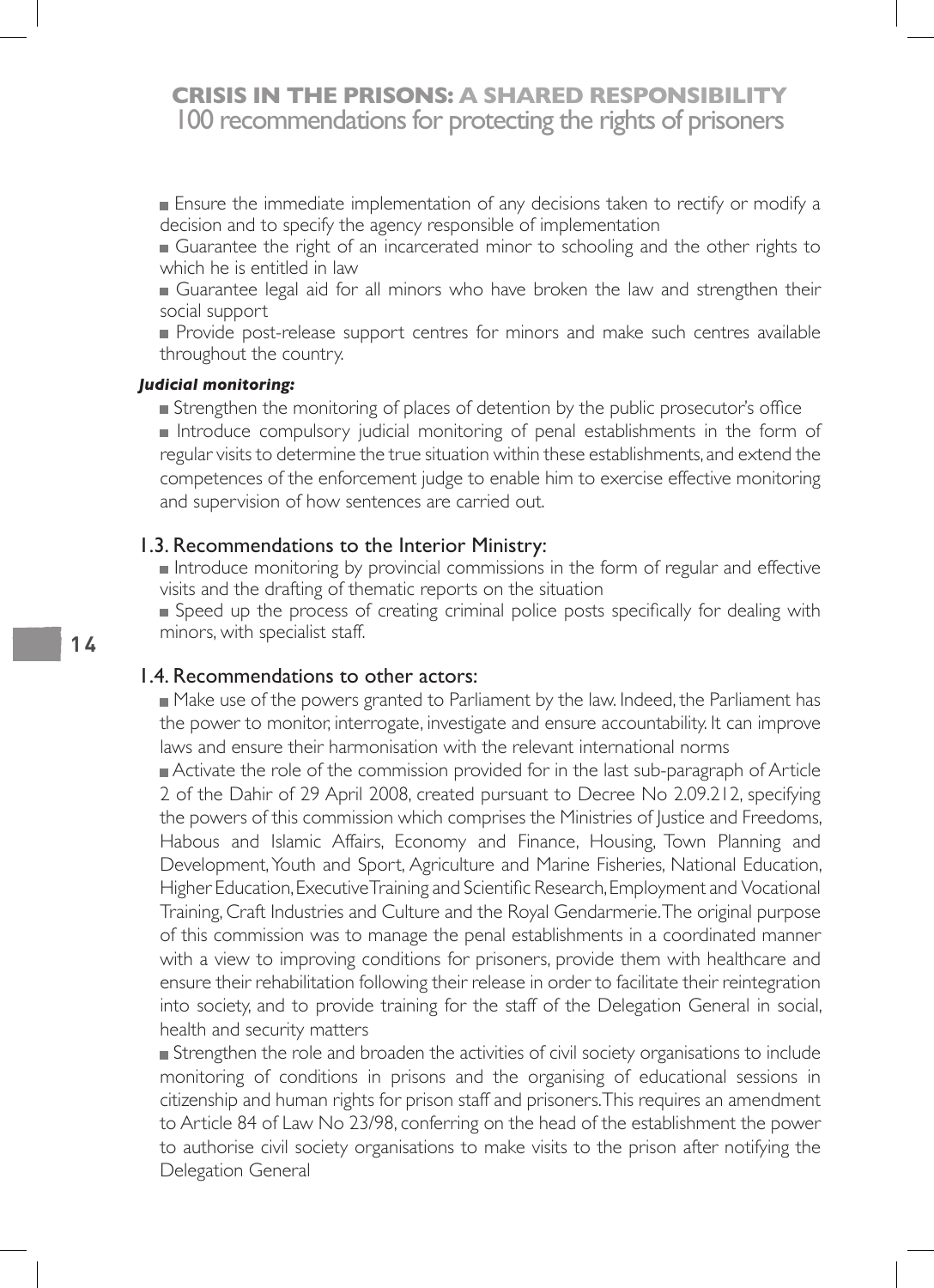Make the necessary legal provisions to protect the well-being and dignity of prisoners and respect professional ethics by not publishing photographs of prisoners or giving out their names without their permission

Strengthen the role of the Mohammed VI Foundation for the Reintegration of Prisoners in relation to the provision of post-release support with a view to reducing recidivism

Create child protection centres to provide for the material, moral, psychological and social care of children born in penal establishments who are in a vulnerable situation due to the absence of any close relatives or the refusal of such relatives to care for the child.

## **2/ Medium- and long-term recommendations**

With a view to promoting the well-being of prisoners, the National Human Rights Council makes the following recommendations:

### 2.1. Creating awareness of human rights and a human rights culture:

**Launch a national dialogue on prison conditions by organising a national symposium** in which all the actors, both governmental and non-governmental, will take part, with the aim of arriving at a common diagnosis of the situation in our penal establishments and drafting proposals for reforming our prisons and juvenile reform centres and educational centres

Involve all actors, including the CNDH, in educating prison staff in human rights, citizenship and good governance

**Implement the recommendations of the Equity and Reconciliation Commission** (Instance Equité et Réconciliation) on the ratification of the Second Optional Protocol to the International Covenant on Civil and Political Rights, on the abolition of the death penalty, on the grounds that it does not constitute an exemplary or effective form of punishment.

#### 2.2 Legal guarantees:

The Council recommends that the Ministry of Justice and Freedoms, Parliament and the High Level Judicial Body (Haute Instance) charged with conducting the dialogue on justice reform should:

Implement the provisions of the Constitution of 2011 on the guaranteeing of the physical and emotional wellbeing of all persons, in all circumstances, by any private or public person (Article 22(1)), the avoidance of inflicting on others, on whatever pretext, treatment which is cruel, inhuman, degrading or which constitutes an affront to human dignity (Article 22(2), a ban on all forms of torture (Article 22(3), and the linkage between responsibility and accountability;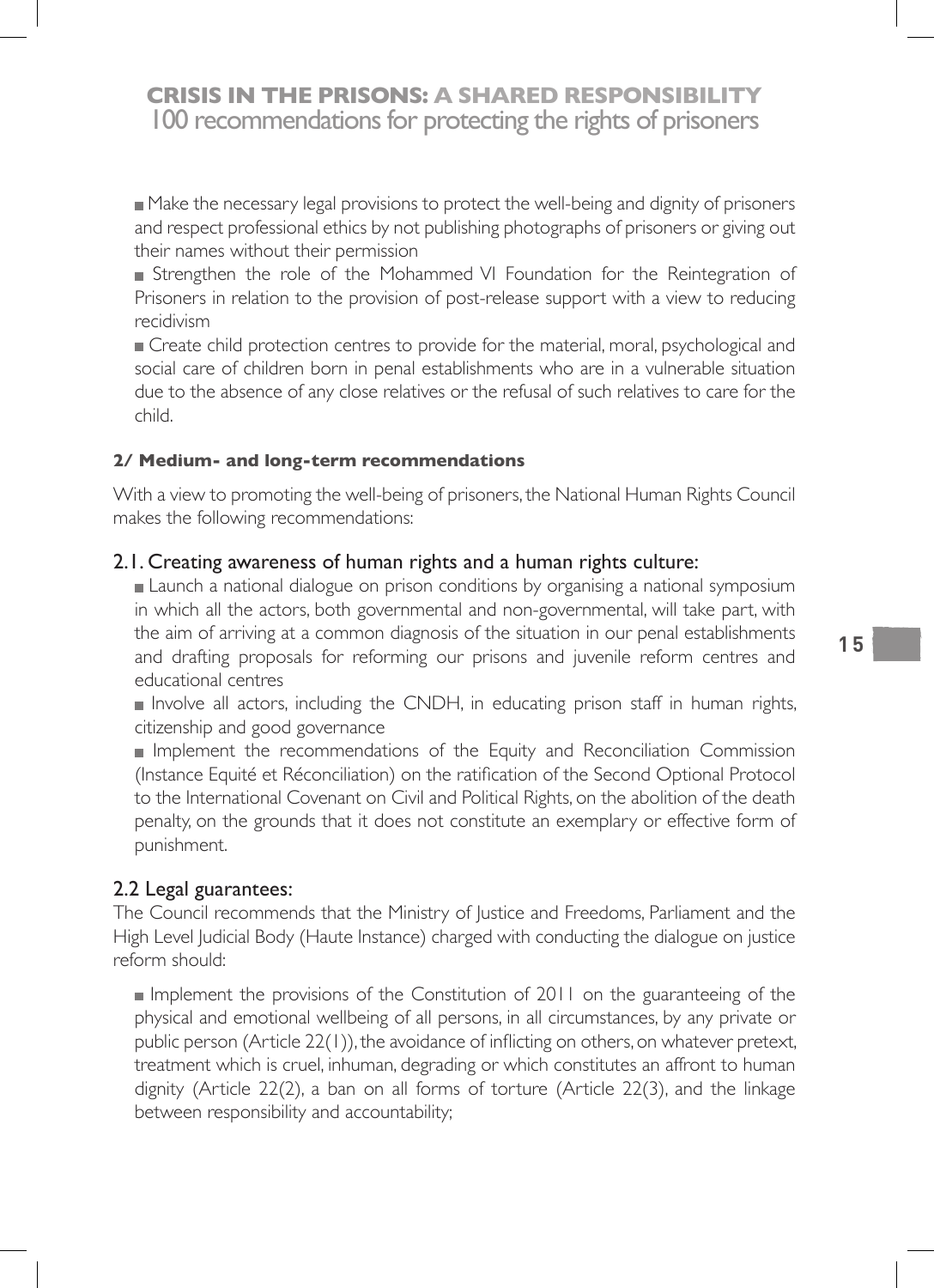Harmonise the majority of the provisions of the relevant law with international norms on human rights, in particular the rules relating to the treatment of prisoners and the obligations of staff charged with applying the law, and in accordance with the new powers granted to parliament;

 Amend Article 473 of the Code of Criminal Procedure, raising the age of minors who can be placed in penal establishments from 12 to 15, while emphasising that this is an exceptional measure;

Implement the principle of protecting women prisoners from all forms of discrimination and violence based on gender, treating the sexual violence to which they may be subjected in places of detention as a form of torture and adopting measures and means of verification which are adequate to provide them with protection against any forms of discrimination or violence ;

**Combat impunity by penalising degrading treatment which constitutes an affront to** human dignity, inflicted by the authority or one of its agents;

**Strengthen the conditions for guaranteeing a fair trial as set out in the Code of** Criminal Procedure, by:

- strengthening the role of the defence and broadening its powers of intervention, and creating a true balance between the defence and the prosecution;

- reducing the custody period, specifying the custody conditions and making the places where persons are held in custody more humane;

- applying severe penalties where procedural guarantees are not met;

- reviewing the procedures for judicial discharge and the applicable conditions, without imposing specific time periods, and reducing the time periods for automatic discharge

- making the exercise of the discretionary powers conferred on judges contingent on respect for the law, by clearly stating the legal intentions of the content of the texts (for example, aggravating circumstances, cases of re-offending and the criteria for mitigation of the sentence);

- setting up a special compensation procedure for judicial errors, pursuant to Article 122 of the new Constitution, and making provision for penalising those responsible;

-strengthening the protection of minors in conflict with the law;

- issuing a regulation giving prisoners the right to conjugal visit;

- amending Article 66 of the implementing decree to Law No 23/98 so as to determine responsibility in the event of modification of any measure taken in respect of a minor;

- considering mental illness and 'diseases of the will' as factors contributing to lack of legal capacity or diminished capacity, in accordance with the principles of legality, equity and equality contained in the section of the Penal Code relating to legal capacity;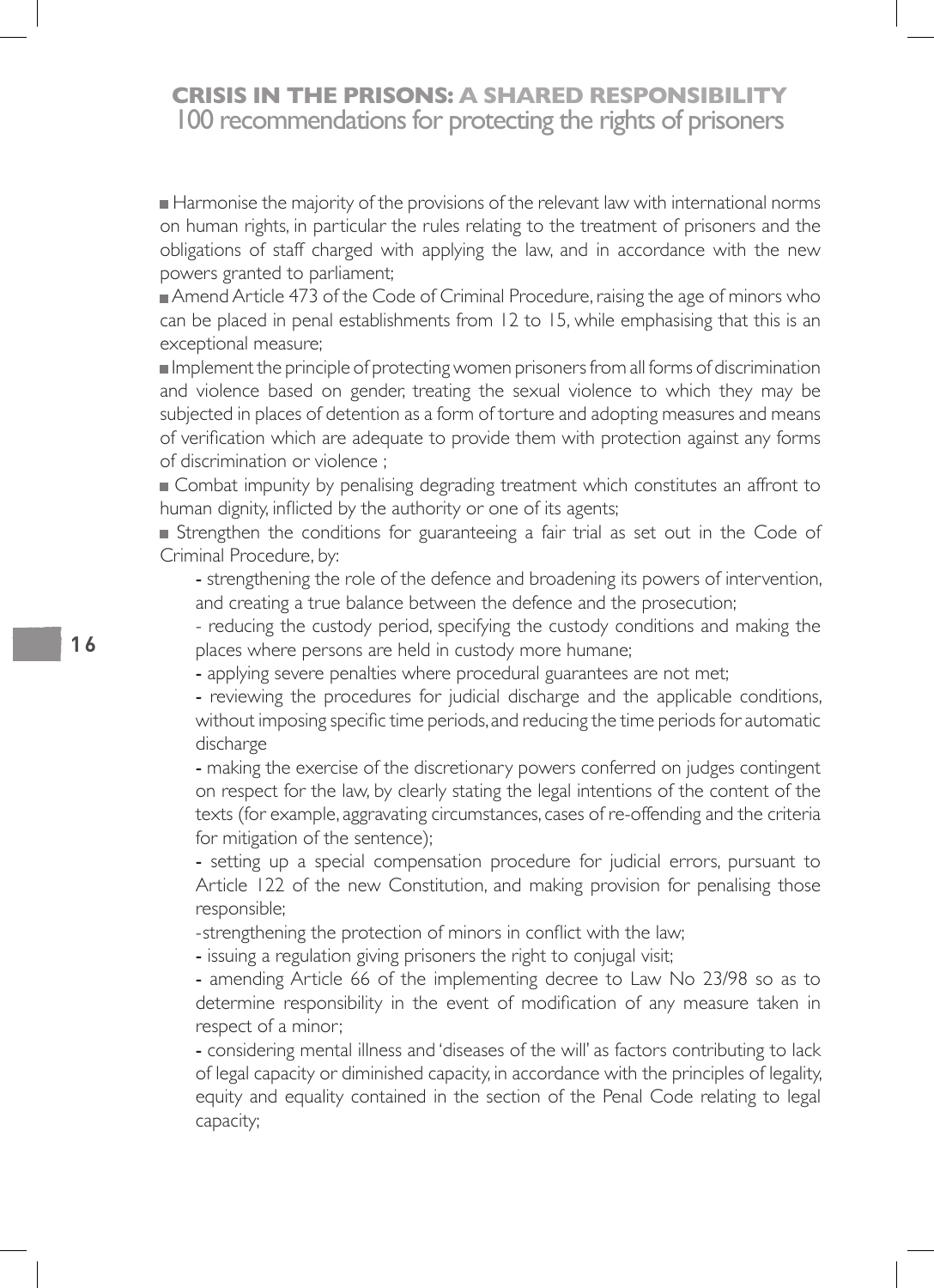- making provision for the time spent receiving care in a psychiatric hospital to be deducted from the sentence in the case of persons who are acknowledged to have diminished capacity but where the case against them has been pursued and they have been given a prison sentence;

- providing alternative penalties in the Penal Code, including unpaid community work and the revocation of driving licences, and giving the enforcement judge competence to monitor the effective application of such alternative penalties and assess their effect on the behaviour of the persons sentenced.

## **3/ Recommendation on the budget**

The CNDH recommends there should be an appropriate budget allocation which takes into account the need for coherence with penal policy and which is adequate for achieving the strategic objective of rehabilitating prisoners and reintegrating them into society.

# **7/GENERAL CONCLUSION**

In the absence of regular supervision of the various supervisory mechanisms (judicial authorities and provincial commissions) and given the existence of legal lacunae, the weakness of parliamentary control, the multiplicity of actors involved and the overlaps between their powers, and in view of the persistence of bad practices and violations of the rights of prisoners;

On the basis of the visits made by the CNDH working group to certain penal establishments, which enabled them to see the nature and extent of these violations;

Given the persistence of practices which sometimes amount to a serious violation of prisoners' rights and in view of the complaints, the cases of apparent reprisals and the importance of witness protection, all of which are matters requiring constant and continuous monitoring;

The Council recommends that the Government should speed up the process of ratifying the Optional Protocol to the International Convention against Torture, and in consequence should speed up the process of creating an independent national preventive mechanism for the prevention of torture in accordance with the said Protocol, Article 17 of which stipulates that each State party shall put in place independent national preventive mechanism for the prevention of torture at the domestic level.

The CNDH calls for the opening of a major public debate on the creation of such a mechanism which, together with inspections of all types of incarceration establishments, should provide a fundamental guarantee for protecting persons deprived of their liberty from torture and other cruel, inhuman or degrading treatment.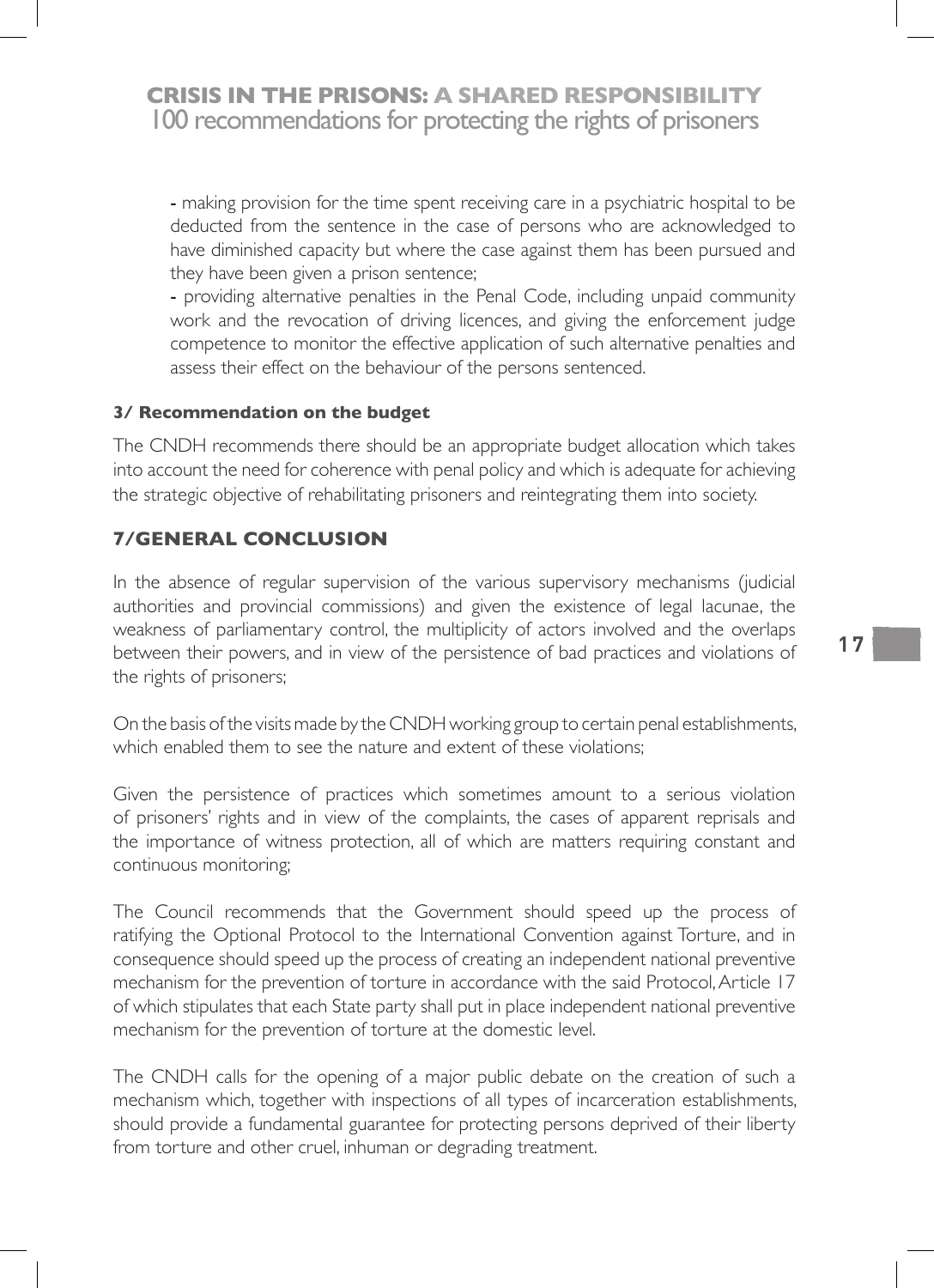The CNDH believes such a mechanism should have the guarantees and the resources to enable it to carry out its mandate, through access to information about prisoners, places of detention and all information relating to the treatment of such persons and their conditions of detention, and access to all places of detention (police custody centres, juvenile detention centres, land frontier posts, transit posts at airports and ports, detention centres for foreigners and asylum seekers, psychiatric hospitals, the custody centres of the Directorate of Territorial Security (Direction de la surveillance du territoire), detention sites under military jurisdiction, prisoner transport facilities and any public or private place of detention which the prisoner is not free to leave without an order from a judicial, administrative or other authority. And the required capabilities and professional knowledge, in addition to the necessary resources for functioning (Article 18).

The CNDH also considers that in accordance with Article 18 of the Optional Protocol, the national preventive mechanism should have functional independence and the required capabilities and professional knowledge, in addition to the necessary resources for functioning.

The National Human Rights Council further recommends the drafting of an action plan for the eradication of torture, in partnership with all the actors including the judicial authorities, parliament, the government and civil society.